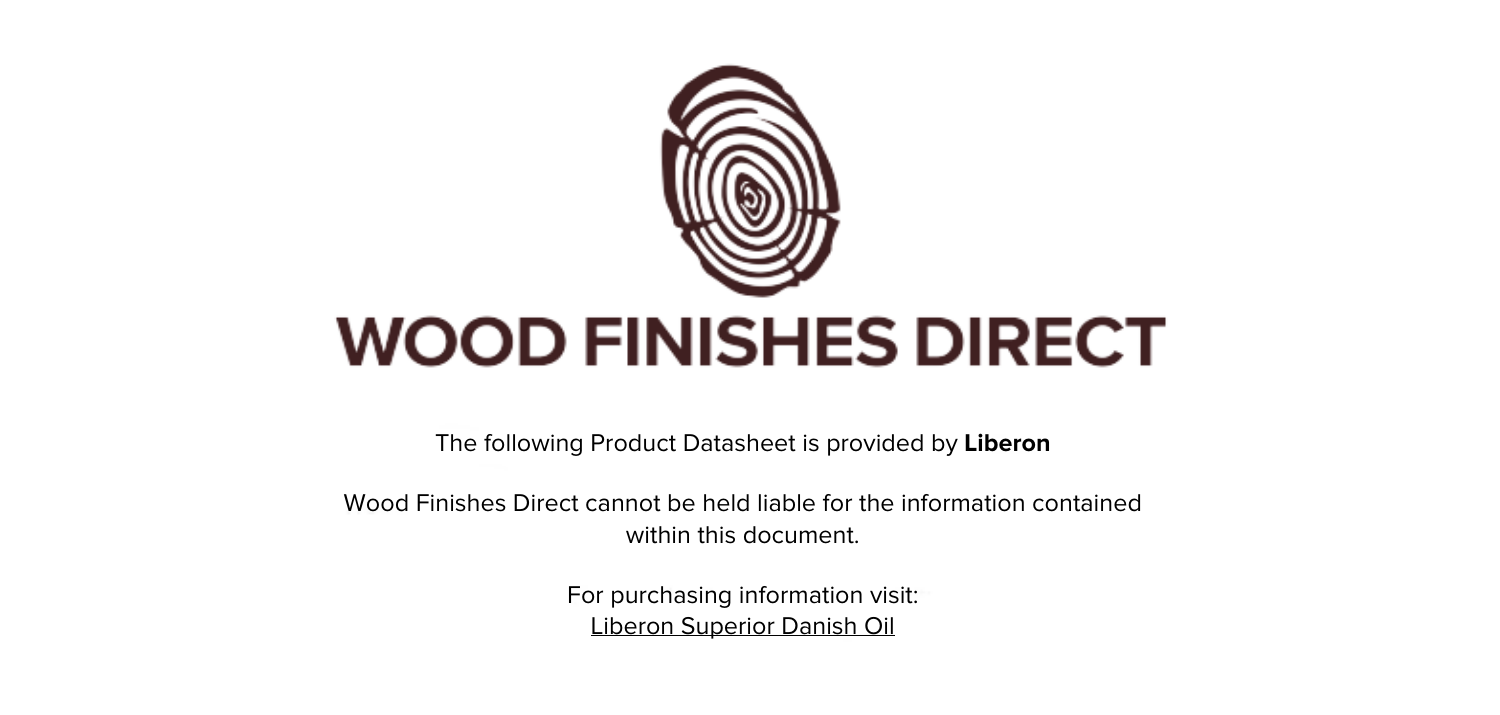

**SUPERIOR** 

**DANISH** 

OIL

# **Superior Danish Oil**

- **Blend of pure Tung Oil and natural oils**
- Feeds, protects and enhances the natural  $\bullet$ colour of wood
- Added UV filter for protection against  $\bullet$ sunlight
- Water, heat and alcohol resistant
- **Quick drying formula**  $\bullet$
- Suitable for interior and exterior use



## **Product use**

Liberon Superior Danish Oil is a blend of pure tung oil and natural oils which protect hard and soft woods. It is a penetrating oil, which brings out the natural grain of the timber and provides a satin to gloss sheen. With added UV filters to help prevent discolouration from the sun it is suitable for interior and exterior use.

## Preparation

#### **Interior woodwork**

Ensure the surface is bare: remove any wax finishes with Liberon Wax and Polish Remover and any varnish finishes with Liberon Fine Wood Stripper. Clean, dry and ensure the surface is dust free. If required stain the wood with Liberon Palette Wood Dye before oiling.

#### **Exterior woodwork**

Ensure the surface is clean, dry and free from decaying timber. Surface greying or mould should also be removed as this may cause blackening of the timber.

#### **Application**

#### **Interior woodwork**

Apply with a brush or lint-free cotton cloth and allow to penetrate for 5 to 10 minutes before wiping off the excess with a clean lint-free cloth. Allow to dry for a minimum of 5 hours and apply more coats as required. We recommend a minimum of 3 coats. For best results gently rub with Liberon Ultra Fine Steel Wool (0000) between coats. In damp areas such as kitchens and bathrooms more coats will be required.

#### **Exterior woodwork**

Apply as above. Application of 4 coats will give minimum protection. Exposed areas will require more coats. It is important to ensure sufficient coats of oil are applied initially to give maximum protection. It is not necessary to remove the excess on sawn timber, but do wipe off any runs.

Important: Oil finishes bring out the natural colours of timber. A wet surface will be an indication of the final colour. Always test product on spare surface of inconspicuous area for colour, compatibility and end result.

# **Cleaning and maintenance**

# **Interior woodwork**

Surfaces may be cleaned using a damp cloth and spills should be wiped up immediately. For stubborn stains a mild detergent can be used. Surfaces need to be re-oiled once a year or more, depending upon usage. **Exterior woodwork** 

Clean off any surface grime, moulds etc. (sand if required) before re-oiling. Exterior timbers need to be maintained on a regular basis, at least twice a year.